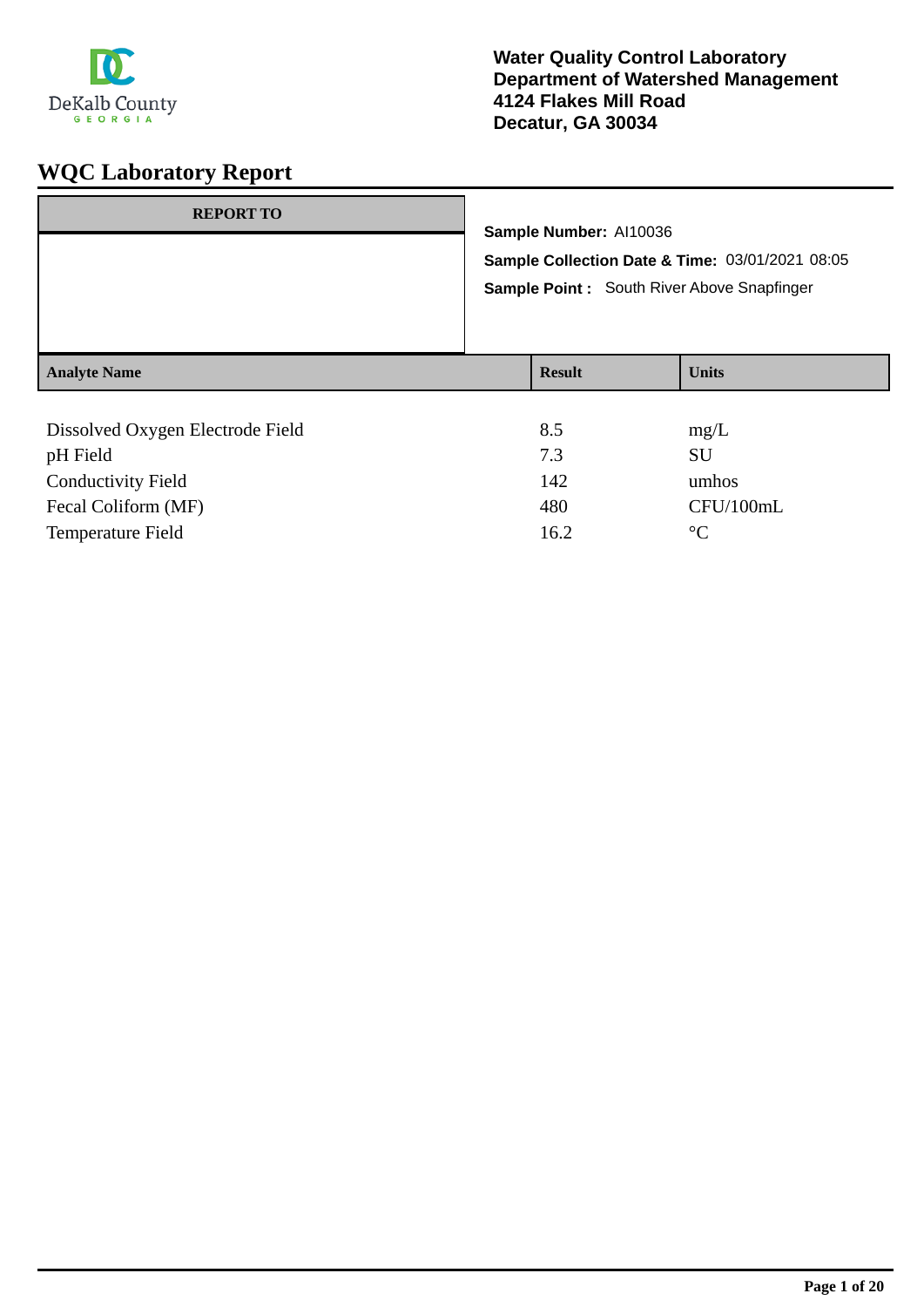

| <b>REPORT TO</b>         | Sample Number: Al10037                                                                        |                 |  |
|--------------------------|-----------------------------------------------------------------------------------------------|-----------------|--|
|                          | Sample Collection Date & Time: 03/01/2021 11:00<br>Sample Point: South River Below Snapfinger |                 |  |
| <b>Analyte Name</b>      | <b>Result</b>                                                                                 | <b>Units</b>    |  |
| <b>Temperature Field</b> | 15.9                                                                                          | $\rm ^{\circ}C$ |  |

| Temperature Field                | 15.9 | - 1       |
|----------------------------------|------|-----------|
| Dissolved Oxygen Electrode Field | 9.1  | mg/L      |
| pH Field                         | 7.5  | SU        |
| <b>Conductivity Field</b>        | 214  | umhos     |
| Fecal Coliform (MF)              | 410  | CFU/100mL |
|                                  |      |           |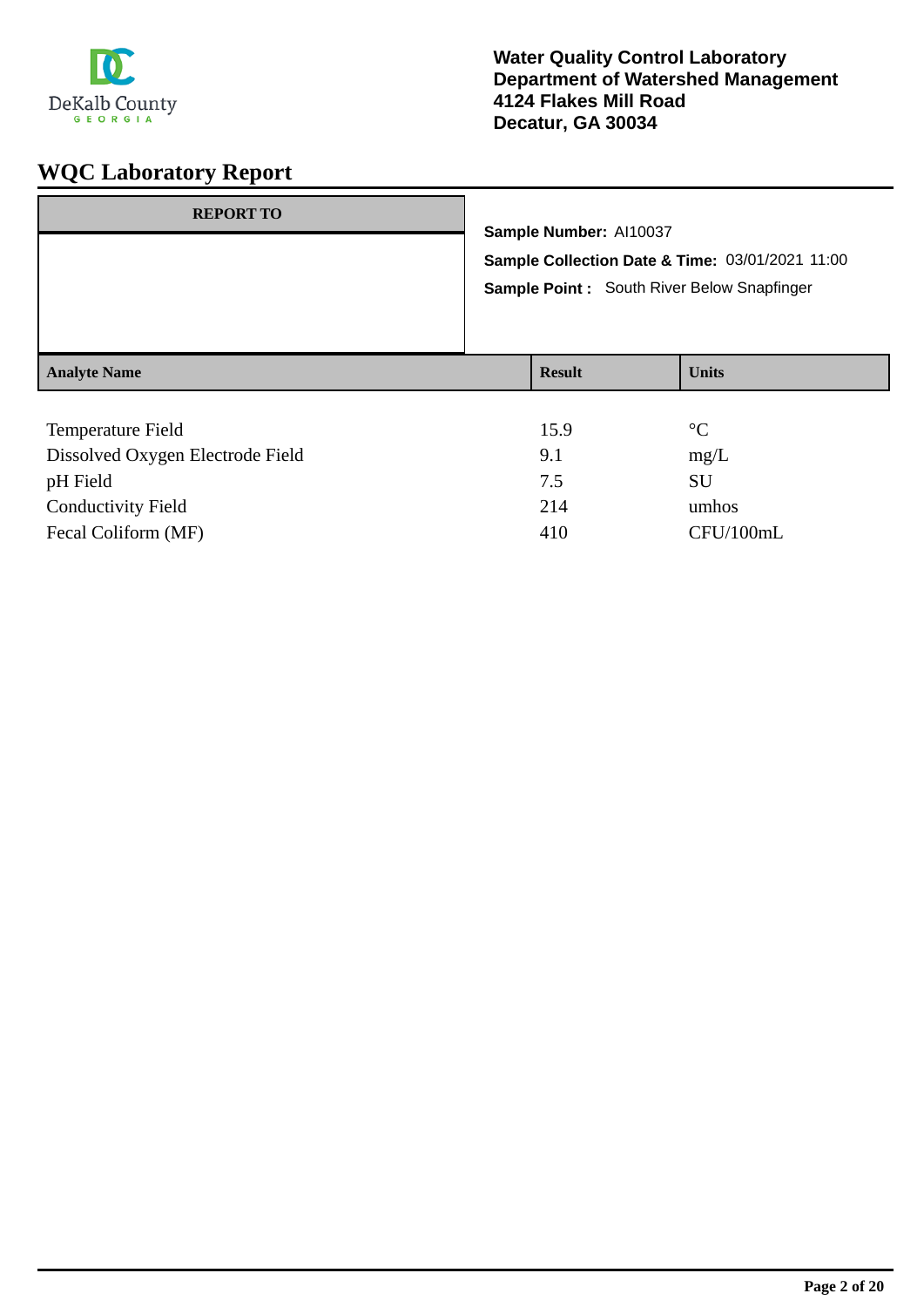

| <b>REPORT TO</b>                 | Sample Number: Al10038<br>Sample Point : South River Above LAS | Sample Collection Date & Time: 03/01/2021 09:21 |
|----------------------------------|----------------------------------------------------------------|-------------------------------------------------|
| <b>Analyte Name</b>              | <b>Result</b>                                                  | <b>Units</b>                                    |
| Dissolved Oxygen Electrode Field | 9.3                                                            | mg/L                                            |

| Dissolved Oxygen Electrode Field | 9.3  | $\text{Hig/L}$ |
|----------------------------------|------|----------------|
| Fecal Coliform (MF)              | 400  | CFU/100mL      |
| <b>Conductivity Field</b>        | 235  | umhos          |
| pH Field                         | 6.9  | SU             |
| Temperature Field                | 16.1 | $^{\circ}C$    |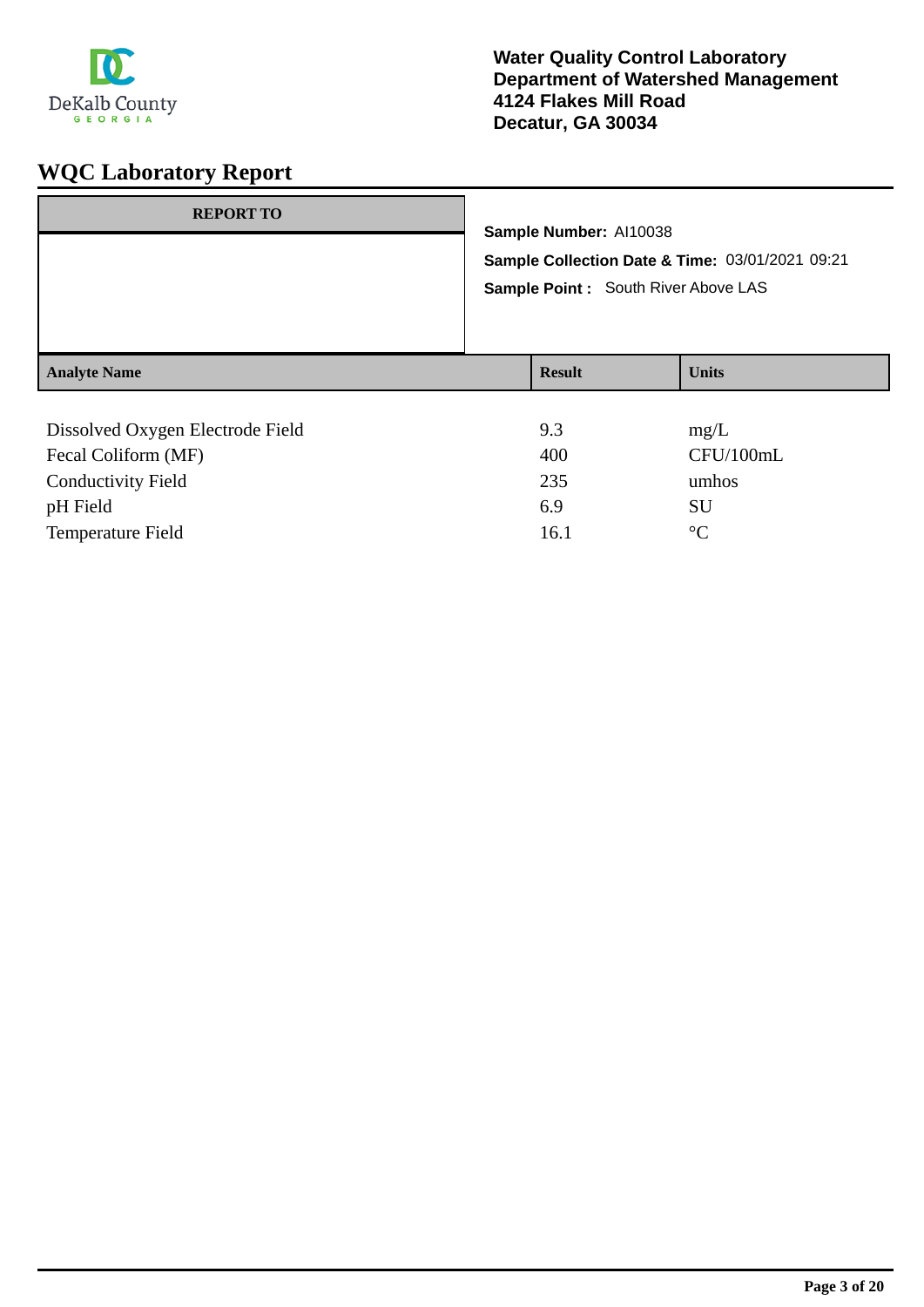

| <b>REPORT TO</b>    | Sample Number: Al10039<br>Sample Point : South River Below LAS | Sample Collection Date & Time: 03/01/2021 09:41 |
|---------------------|----------------------------------------------------------------|-------------------------------------------------|
| <b>Analyte Name</b> | <b>Result</b>                                                  | <b>Units</b>                                    |
| $\mathbf{r}$        | $1 \times \Omega$                                              | $\sim$                                          |

| <b>Temperature Field</b>         | 16.0 | $\rm ^{\circ}C$ |
|----------------------------------|------|-----------------|
| Dissolved Oxygen Electrode Field | 8.8  | mg/L            |
| pH Field                         | 7.5  | SU              |
| <b>Conductivity Field</b>        | 217  | umhos           |
| Fecal Coliform (MF)              | 330  | CFU/100mL       |
|                                  |      |                 |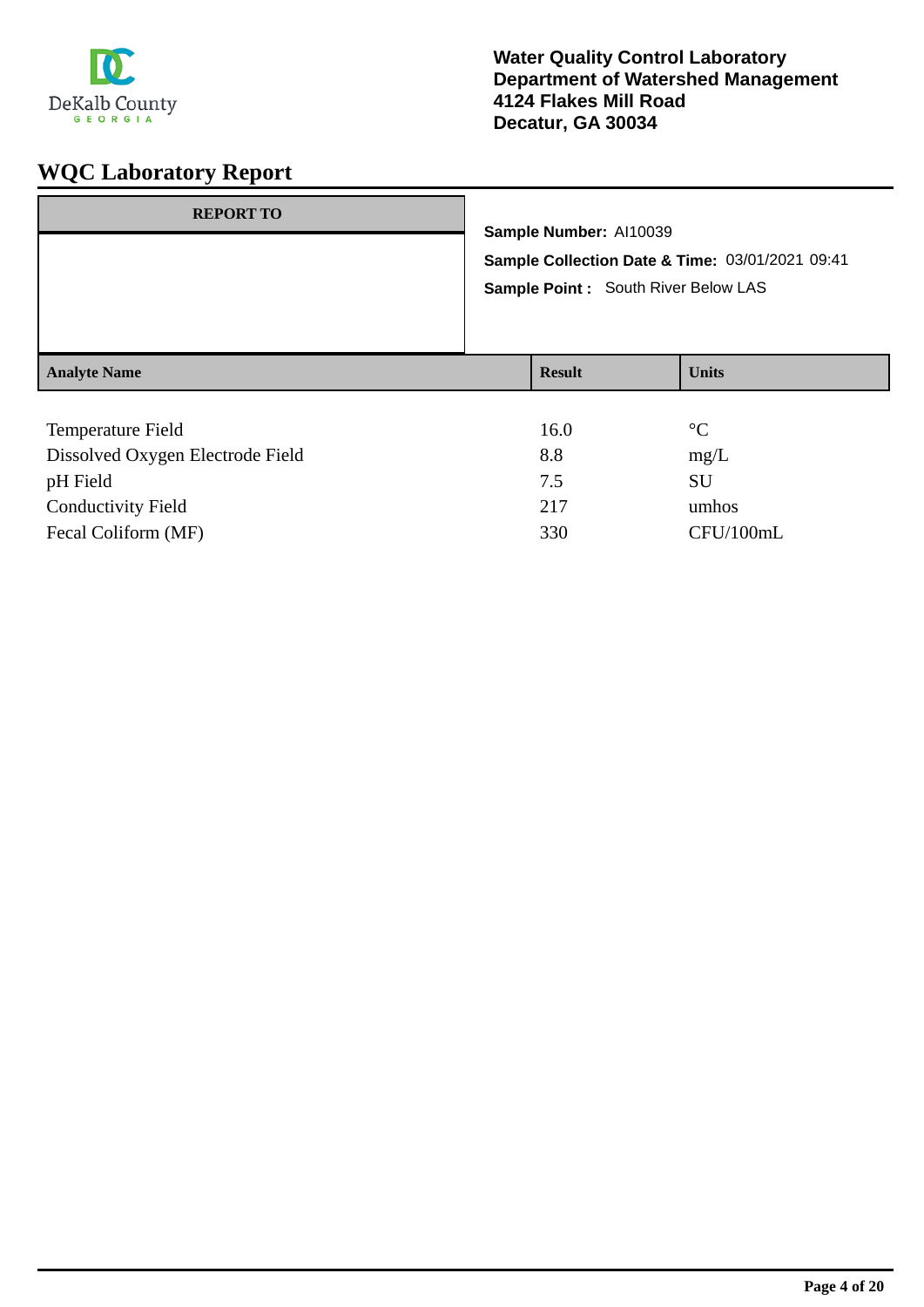

| <b>REPORT TO</b>    | Sample Number: Al10040<br>Sample Collection Date & Time: 03/01/2021 10:00<br>Sample Point : South River Below Pole Bridge |               |              |
|---------------------|---------------------------------------------------------------------------------------------------------------------------|---------------|--------------|
| <b>Analyte Name</b> |                                                                                                                           | <b>Result</b> | <b>Units</b> |
| Fecal Coliform (MF) |                                                                                                                           | 270           | CFU/100mL    |

| Tecal Comonic (MIT)              | 210  | CI'U/IUUIIIL    |
|----------------------------------|------|-----------------|
| <b>Conductivity Field</b>        | 229  | umhos           |
| Dissolved Oxygen Electrode Field | 9.0  | mg/L            |
| Temperature Field                | 16.0 | $\rm ^{\circ}C$ |
| pH Field                         | 7.6  | SU              |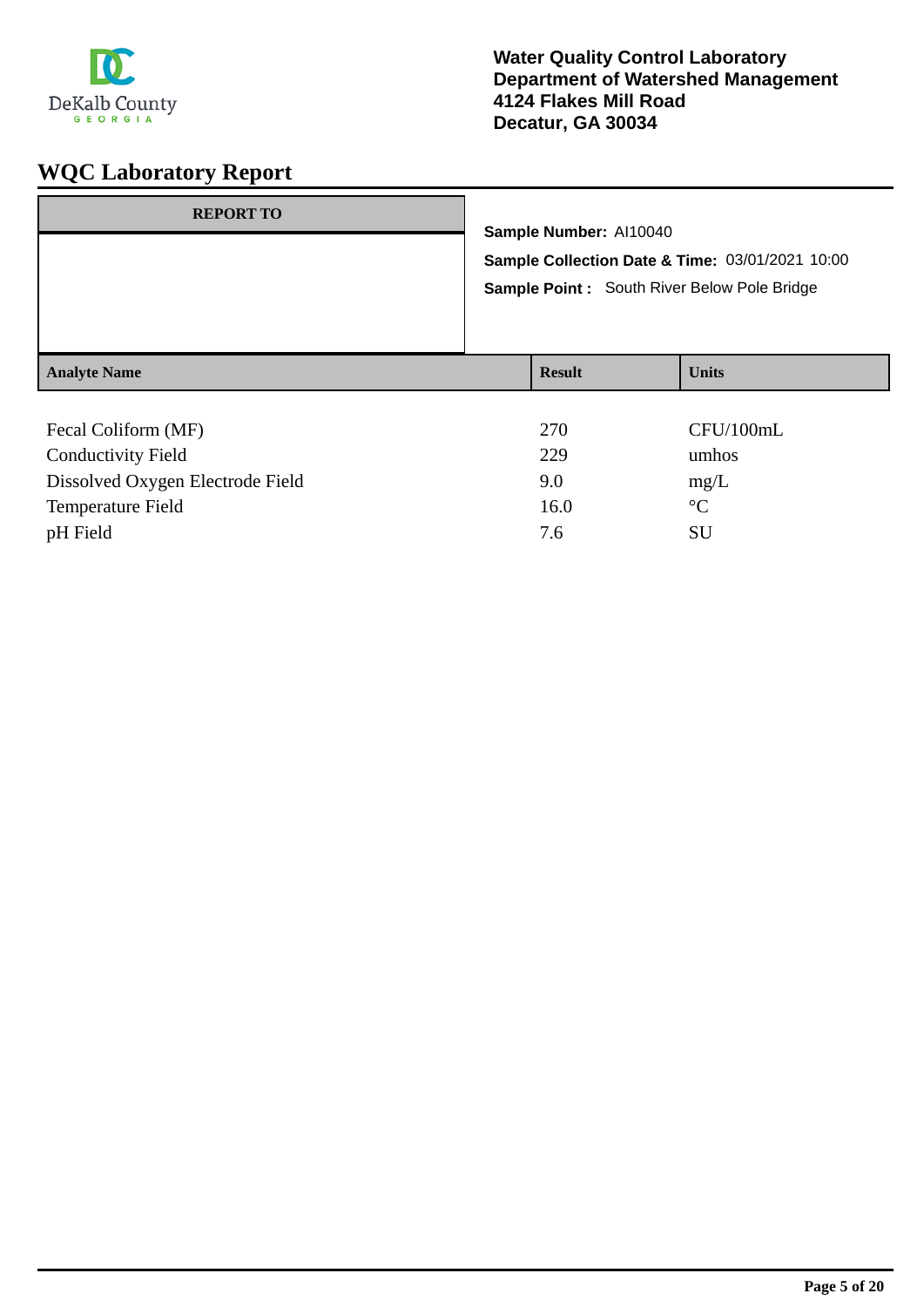

| <b>REPORT TO</b>                 | Sample Number: Al10041 | Sample Collection Date & Time: 03/01/2021 10:18<br>Sample Point : Pole Bridge Creek Abv LAS #10 |
|----------------------------------|------------------------|-------------------------------------------------------------------------------------------------|
| <b>Analyte Name</b>              | <b>Result</b>          | <b>Units</b>                                                                                    |
| Dissolved Oxygen Electrode Field | 8.9                    | mg/L                                                                                            |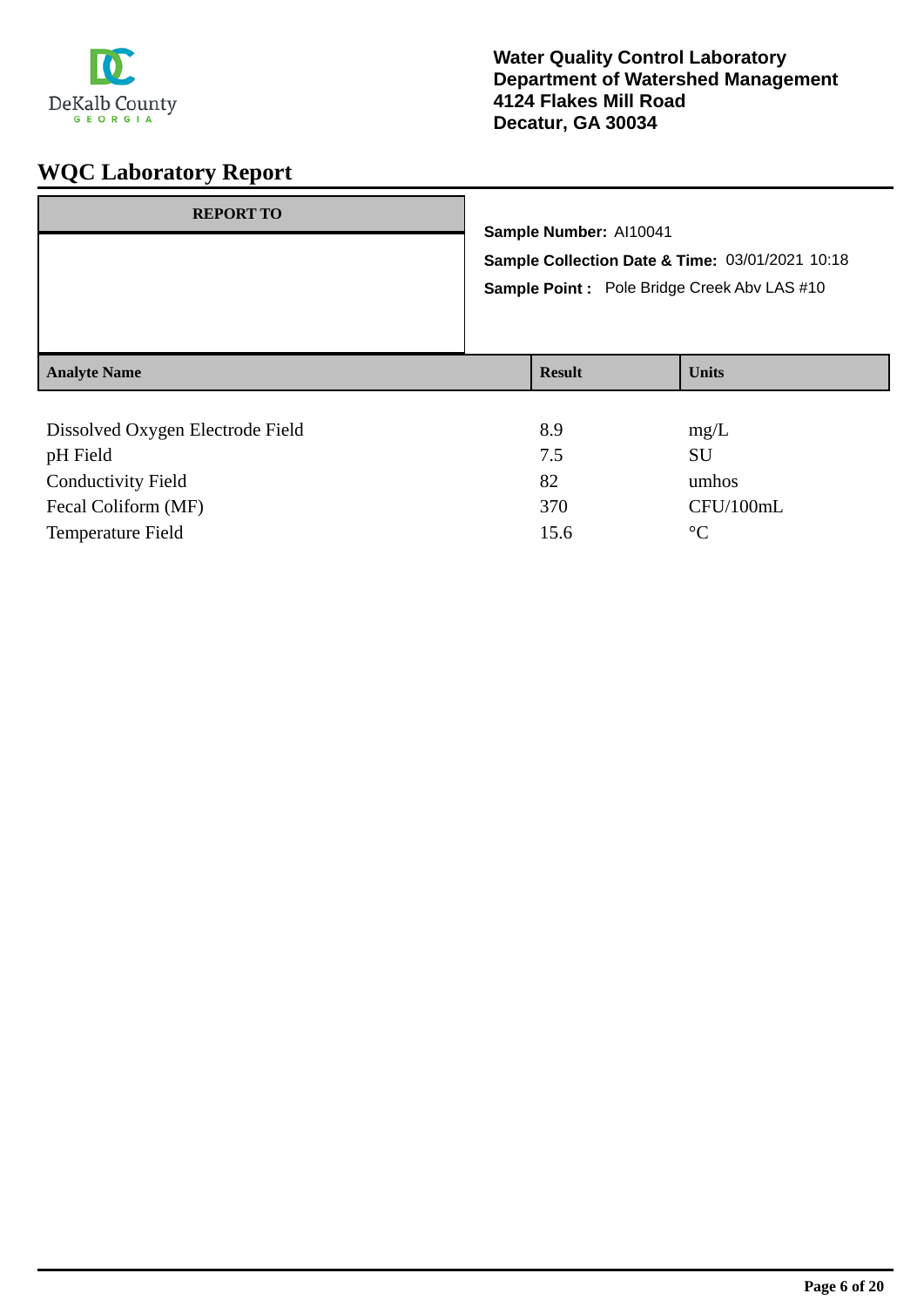

| <b>REPORT TO</b>    | Sample Number: Al10042<br>Sample Collection Date & Time: 03/01/2021 09:55<br>Sample Point : Pole Bridge Creek Below LAS |               |              |
|---------------------|-------------------------------------------------------------------------------------------------------------------------|---------------|--------------|
| <b>Analyte Name</b> |                                                                                                                         | <b>Result</b> | <b>Units</b> |
| Fecal Coliform (MF) |                                                                                                                         | 220           | CFU/100mL    |

| <b>FECAL COLLIQUILI (IVIF)</b>   | ZZU  | CPU/100III        |
|----------------------------------|------|-------------------|
| Temperature Field                | 15.5 | $^{\circ}{\rm C}$ |
| Dissolved Oxygen Electrode Field | 9.0  | mg/L              |
| pH Field                         | 7.5  | SU                |
| <b>Conductivity Field</b>        | 83   | umhos             |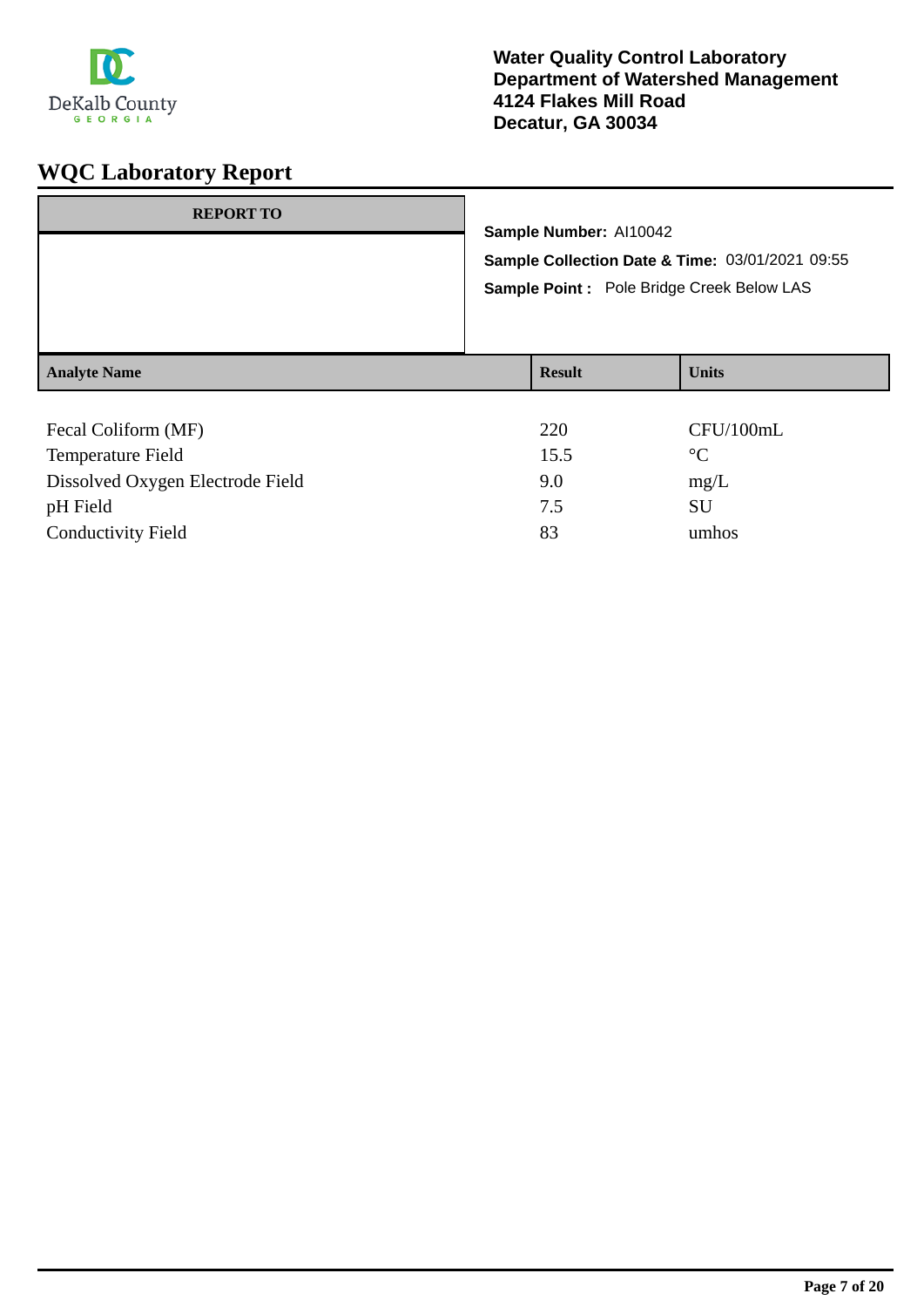

| <b>REPORT TO</b>    | Sample Number: Al10043 | Sample Collection Date & Time: 03/01/2021 08:39<br><b>Sample Point:</b> South River at Moreland Ave |
|---------------------|------------------------|-----------------------------------------------------------------------------------------------------|
| <b>Analyte Name</b> | <b>Result</b>          | <b>Units</b>                                                                                        |
| Fecal Coliform (MF) | 3600                   | CFU/100mL                                                                                           |

| <b>Conductivity Field</b>        | 169  | umhos       |
|----------------------------------|------|-------------|
| Dissolved Oxygen Electrode Field | 8.4  | mg/L        |
| Temperature Field                | 15.7 | $^{\circ}C$ |
| pH Field                         | 74   | SU          |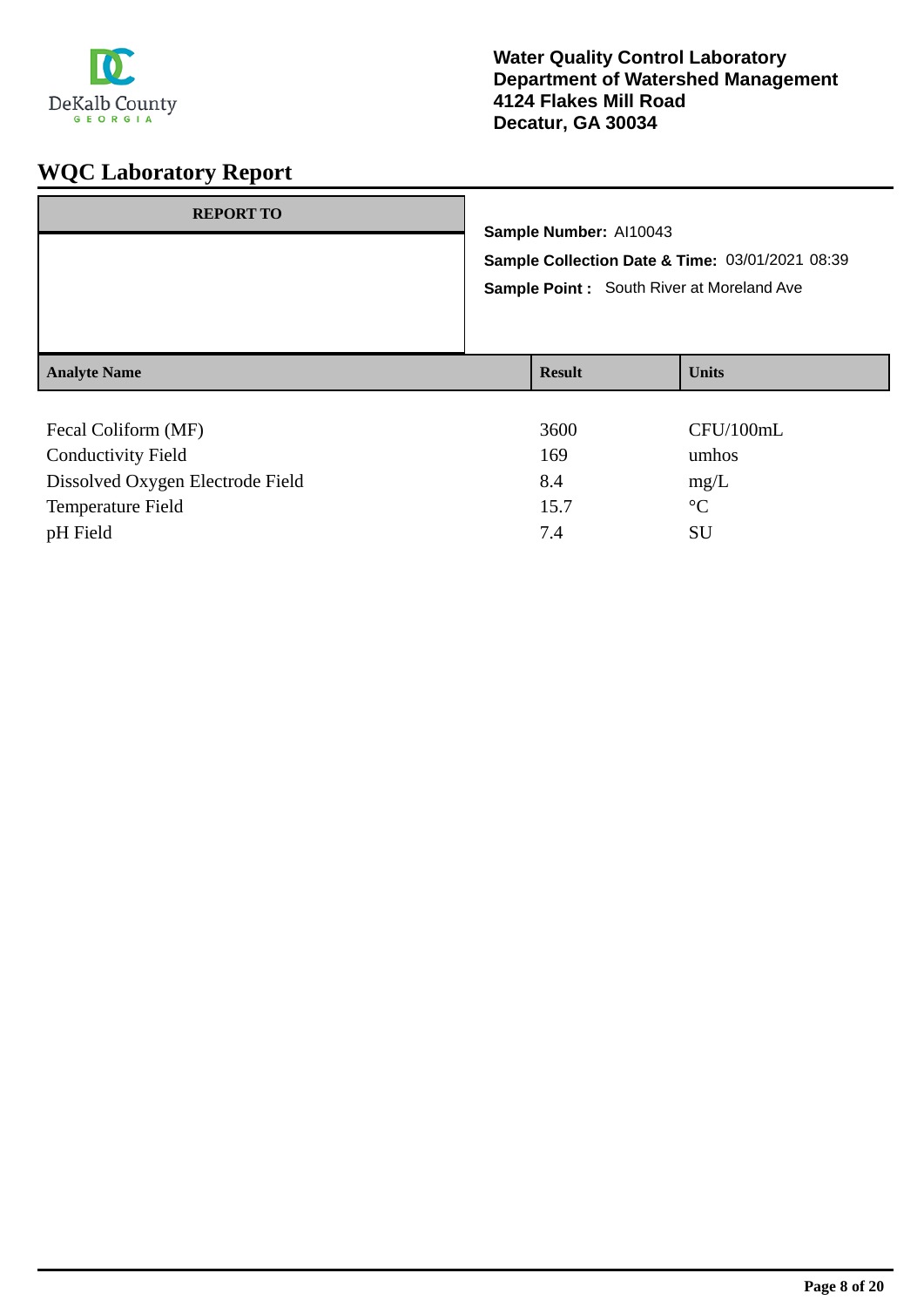

| <b>REPORT TO</b>                                             | Sample Number: Al10044 | Sample Collection Date & Time: 03/01/2021 08:23<br>Sample Point: South River at Bouldercrest Rd |
|--------------------------------------------------------------|------------------------|-------------------------------------------------------------------------------------------------|
| <b>Analyte Name</b>                                          | <b>Result</b>          | <b>Units</b>                                                                                    |
| Dissolved Oxygen Electrode Field<br>$\sim$ III ES $\sim$ 1.4 | 8.7<br>7 <sub>1</sub>  | mg/L<br><b>CTT</b>                                                                              |

| pH Field                  | 7.4  | SU        |
|---------------------------|------|-----------|
| <b>Temperature Field</b>  | 15.8 | $\circ$ C |
| <b>Conductivity Field</b> | 101  | umhos     |
| Fecal Coliform (MF)       | 570  | CFU/100mL |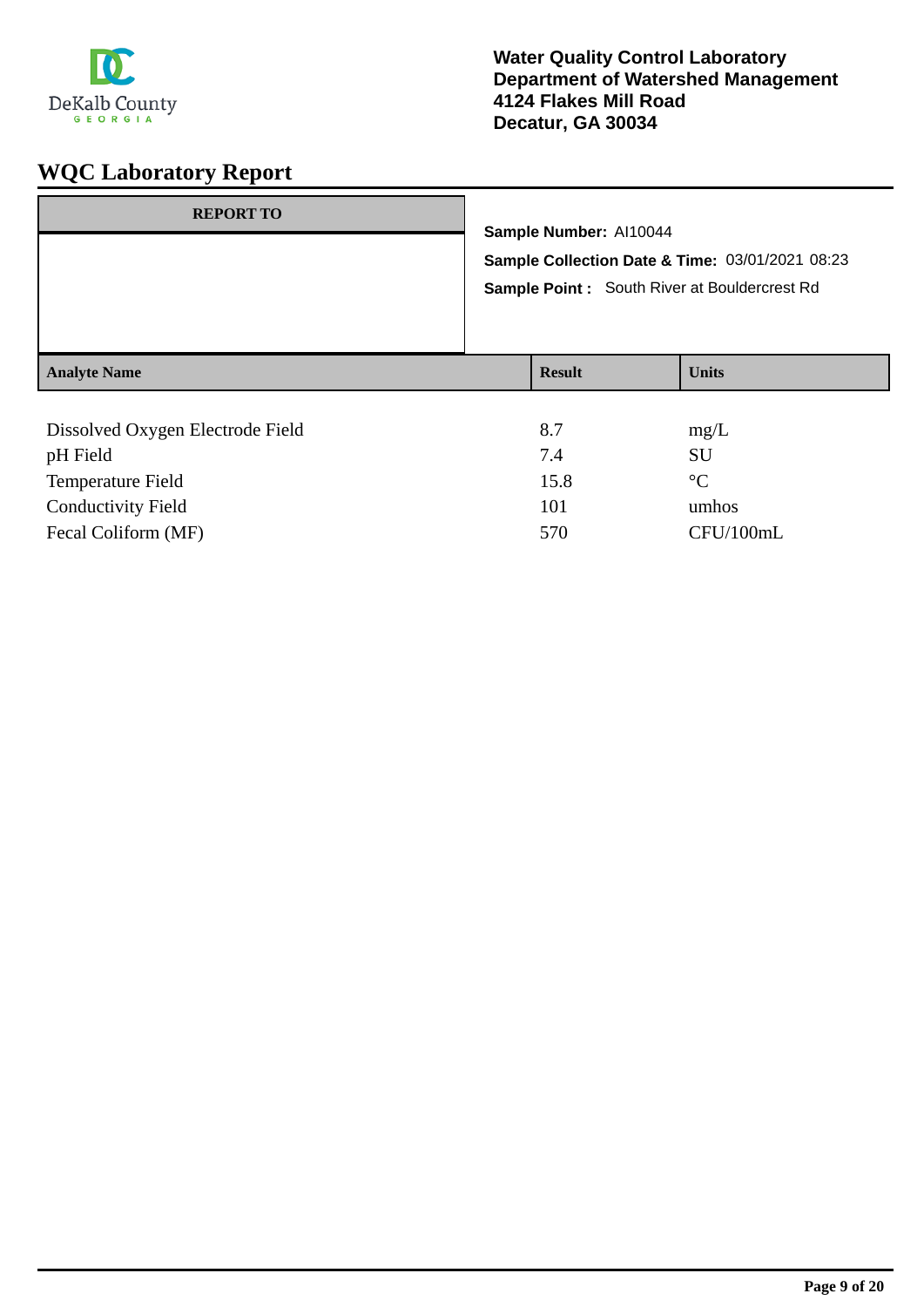

| <b>REPORT TO</b>          |                                                                                     | Sample Number: Al10061 |                 |
|---------------------------|-------------------------------------------------------------------------------------|------------------------|-----------------|
|                           |                                                                                     |                        |                 |
|                           | Sample Collection Date & Time: 03/02/2021 08:57<br><b>Sample Point: Swift Creek</b> |                        |                 |
|                           |                                                                                     |                        |                 |
| <b>Analyte Name</b>       |                                                                                     | <b>Result</b>          | <b>Units</b>    |
|                           |                                                                                     |                        |                 |
| <b>Conductivity Field</b> |                                                                                     | 70                     | umhos           |
| Temperature Field         |                                                                                     | 11.5                   | $\rm ^{\circ}C$ |

| Temperature Field                | 11.5 | $\circ$ C |
|----------------------------------|------|-----------|
| Dissolved Oxygen Electrode Field | 8.9  | mg/L      |
| pH Field                         | 69   | -SU       |
| Fecal Coliform (MF)              | 370  | CFU/100mL |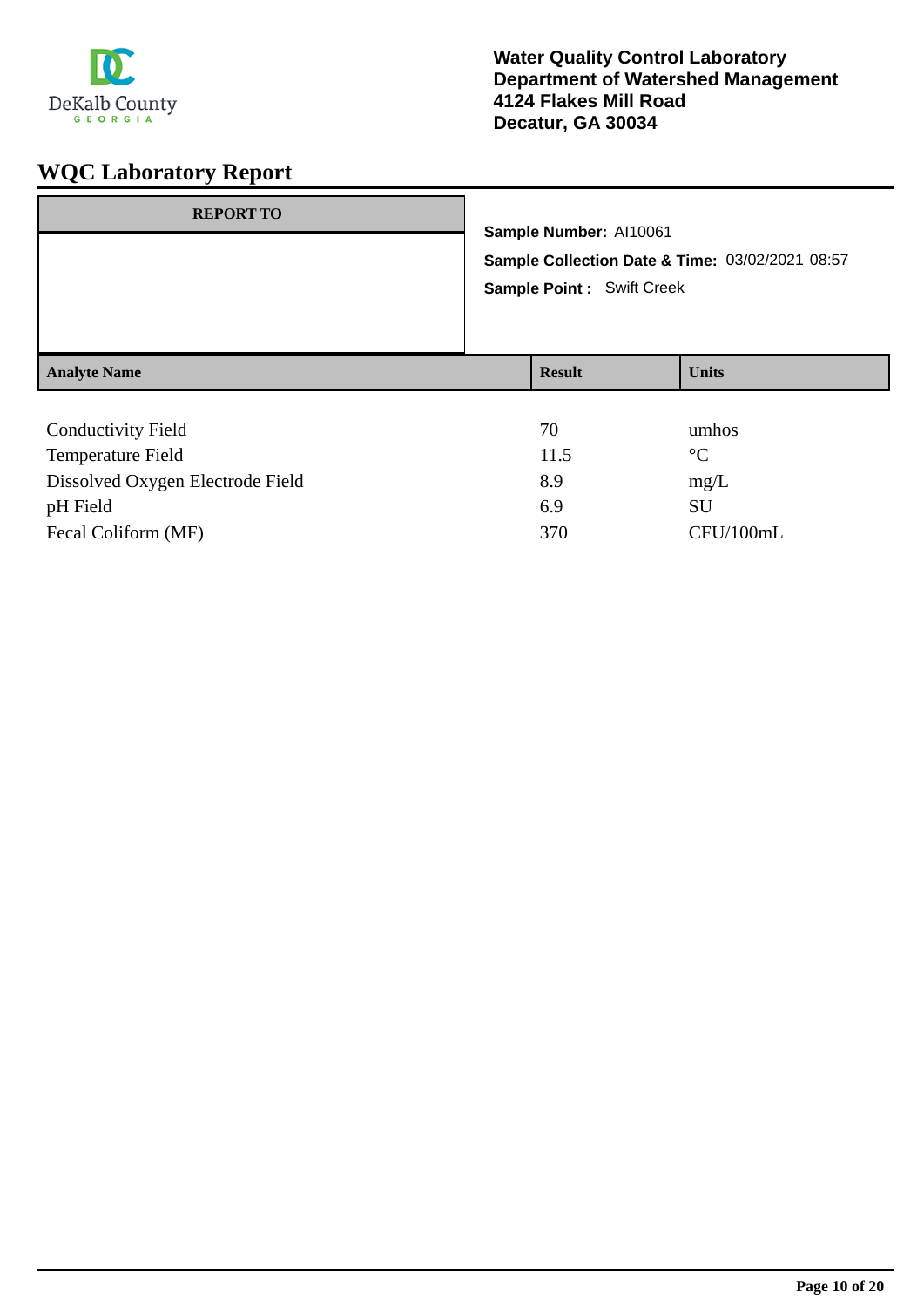

| <b>REPORT TO</b>    | Sample Number: Al10062<br>Sample Collection Date & Time: 03/02/2021 09:10<br>Sample Point : Stone Mountain Ck Rock Chapel |               |              |
|---------------------|---------------------------------------------------------------------------------------------------------------------------|---------------|--------------|
| <b>Analyte Name</b> |                                                                                                                           | <b>Result</b> | <b>Units</b> |
| T1.11               |                                                                                                                           | $1 \cap \cap$ | $\Omega$     |

| Temperature Field                | 12.2 | $\circ$ C |
|----------------------------------|------|-----------|
| Dissolved Oxygen Electrode Field | 9.9  | mg/L      |
| pH Field                         | 7.2  | SU        |
| Fecal Coliform (MF)              | 10   | CFU/100mL |
| <b>Conductivity Field</b>        | 71   | umhos     |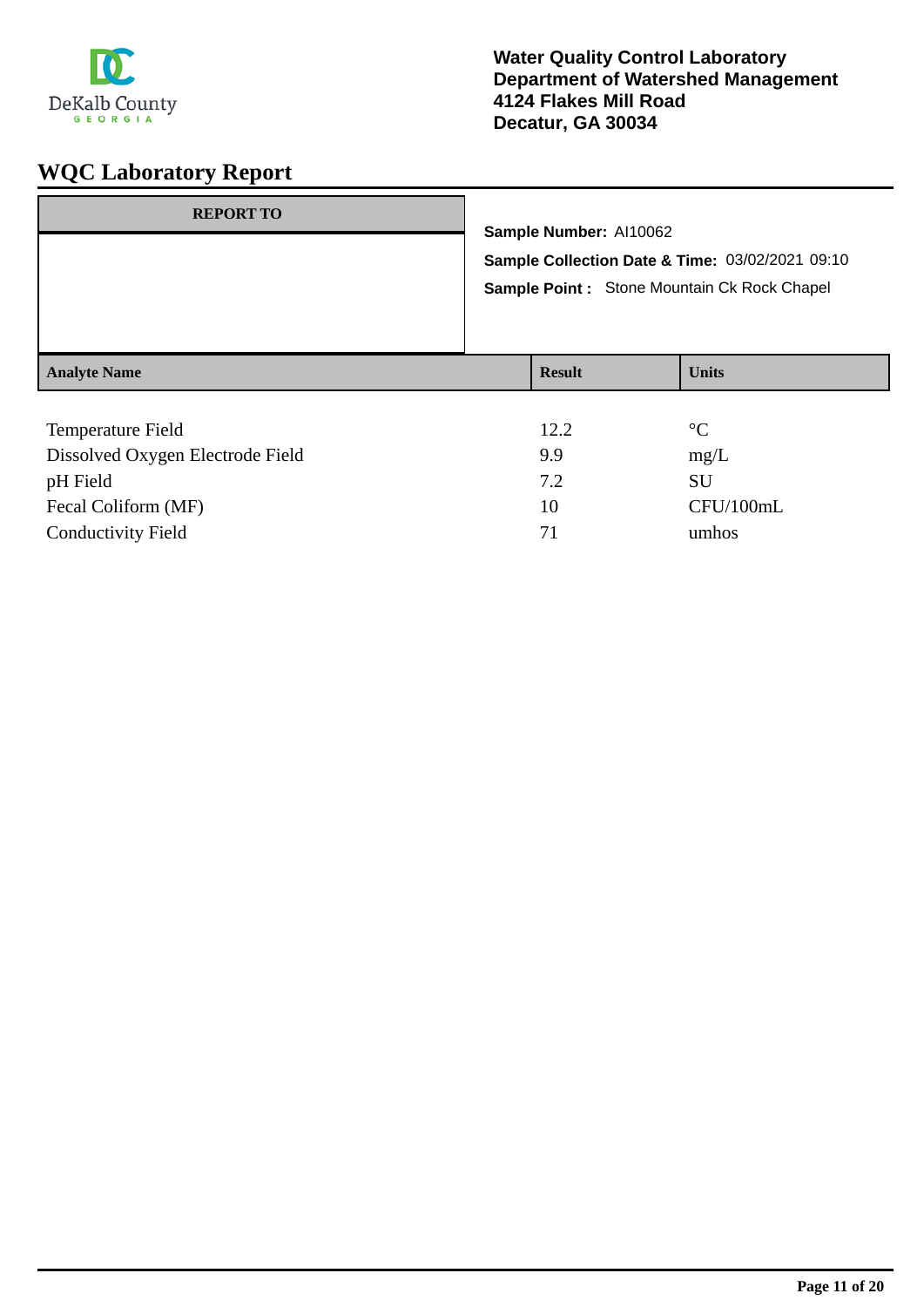

| <b>REPORT TO</b>          | Sample Number: Al10063 | Sample Collection Date & Time: 03/02/2021 10:15<br>Sample Point: Stone Mountain Ck Lilburn Road |
|---------------------------|------------------------|-------------------------------------------------------------------------------------------------|
| <b>Analyte Name</b>       | <b>Result</b>          | <b>Units</b>                                                                                    |
| <b>Conductivity Field</b> | 117                    | umhos                                                                                           |

| Temperature Field                | 11.0 | $^{\circ}C$ |
|----------------------------------|------|-------------|
| Dissolved Oxygen Electrode Field | 9.6  | mg/L        |
| pH Field                         | 7.5  | SU          |
| Fecal Coliform (MF)              | 90   | CFU/100mL   |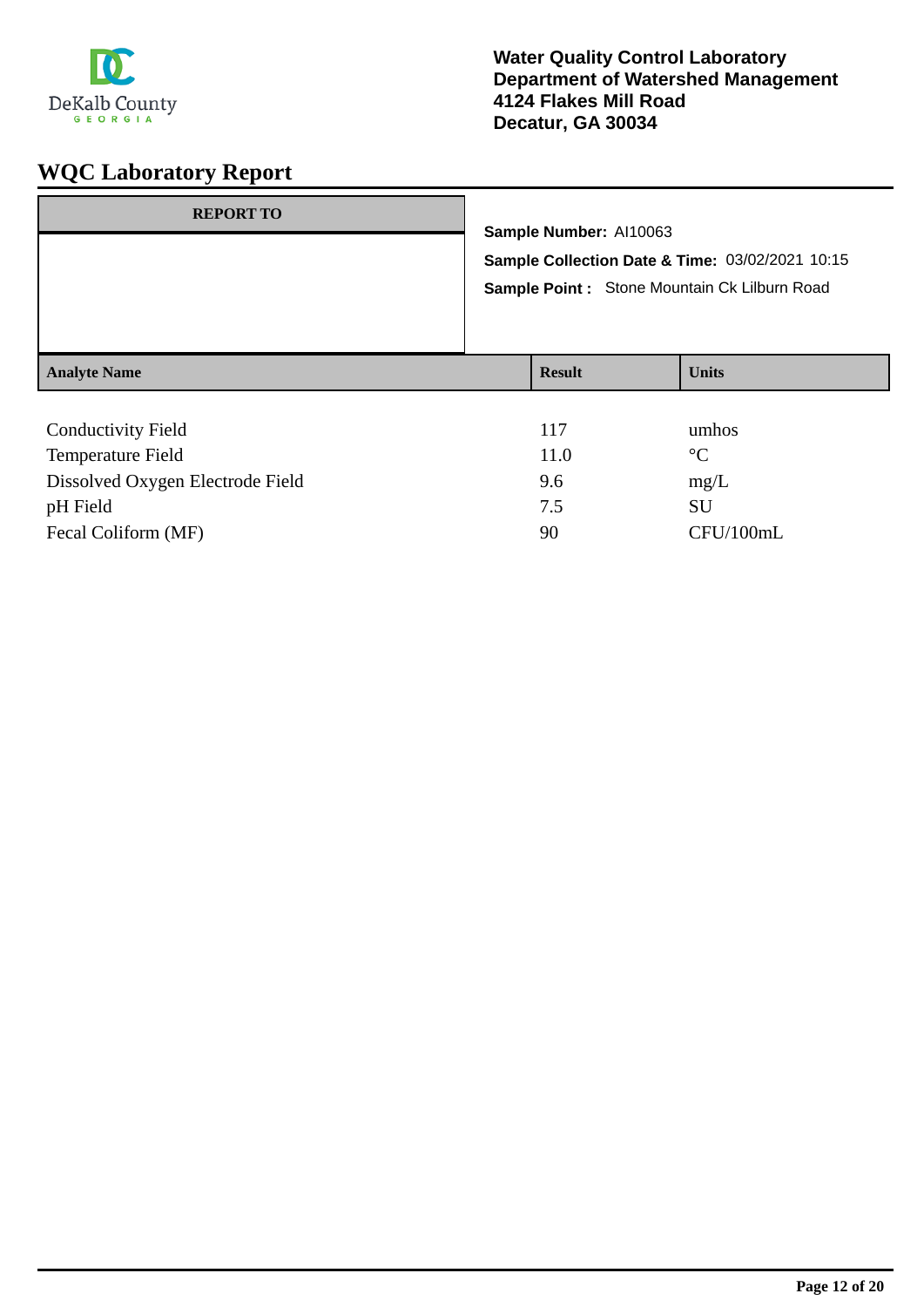

| <b>REPORT TO</b>                                                  | Sample Number: Al10064<br>Sample Collection Date & Time: 03/02/2021 09:18<br>Sample Point: Yellow River Rock Chapel Rd |                                                      |  |
|-------------------------------------------------------------------|------------------------------------------------------------------------------------------------------------------------|------------------------------------------------------|--|
| <b>Analyte Name</b>                                               | <b>Result</b>                                                                                                          | <b>Units</b>                                         |  |
| <b>Conductivity Field</b><br>$\Gamma = 1 \cap 1$ 'f $\Lambda$ IEV | 135<br>$\Delta F \Delta$                                                                                               | umhos<br>$\sqrt{N}$ $\sqrt{N}$ $\sqrt{N}$ $\sqrt{N}$ |  |

| 250  | CFU/100mL   |
|------|-------------|
| 7.6  | SU          |
| 12.6 | $^{\circ}C$ |
| 10.0 | mg/L        |
|      |             |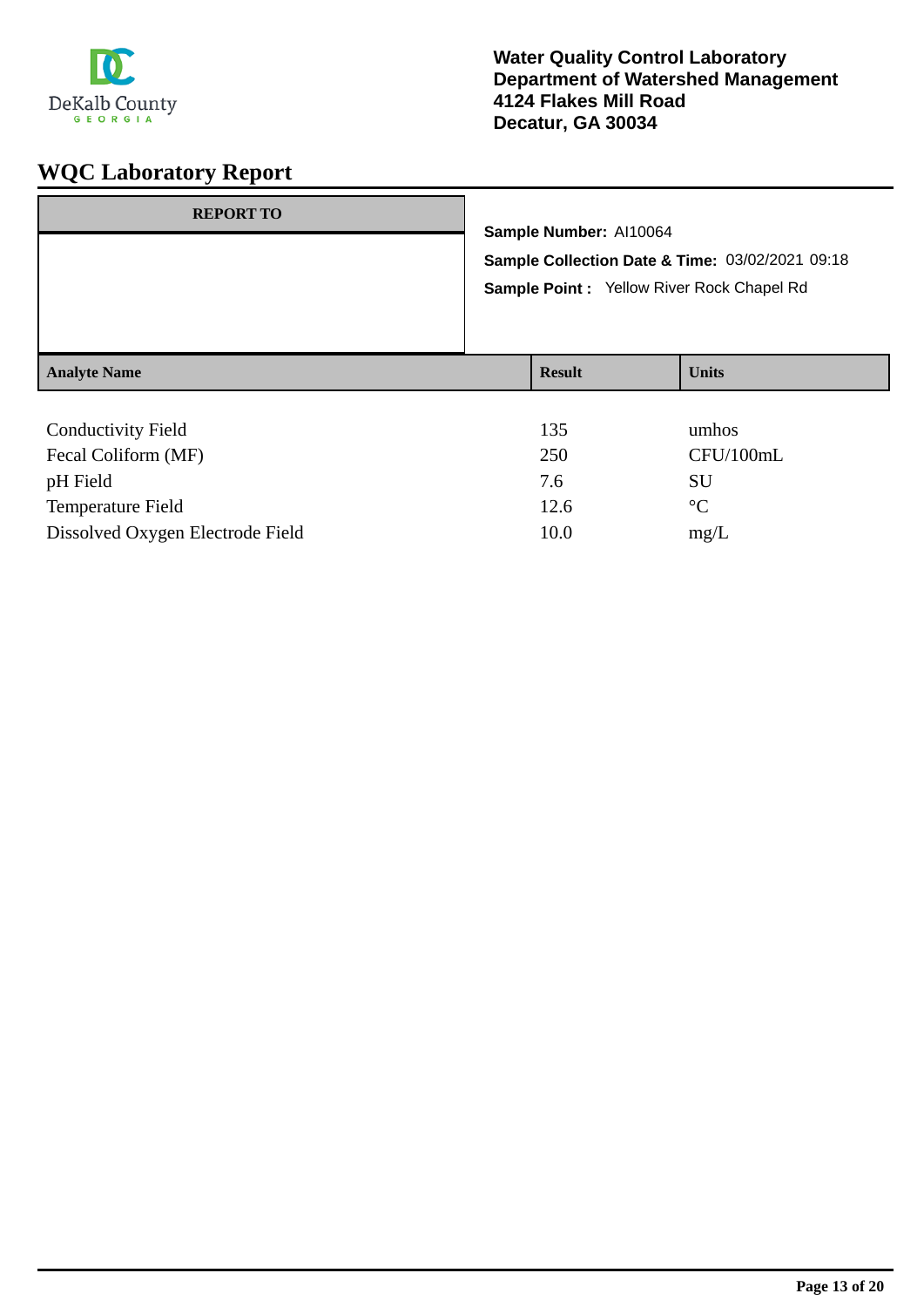

| <b>REPORT TO</b>    | Sample Number: Al10065                                                                          |              |  |
|---------------------|-------------------------------------------------------------------------------------------------|--------------|--|
|                     | Sample Collection Date & Time: 03/02/2021 09:35<br>Sample Point : Yellow River Pleasant Hill Rd |              |  |
| <b>Analyte Name</b> | <b>Result</b>                                                                                   | <b>Units</b> |  |
| Temperature Field   | 12.7                                                                                            | $^{\circ}C$  |  |

| 12.7 | $^{\circ}C$ |
|------|-------------|
| 9.9  | mg/L        |
| 7.6  | SU          |
| 170  | CFU/100mL   |
| 130  | umhos       |
|      |             |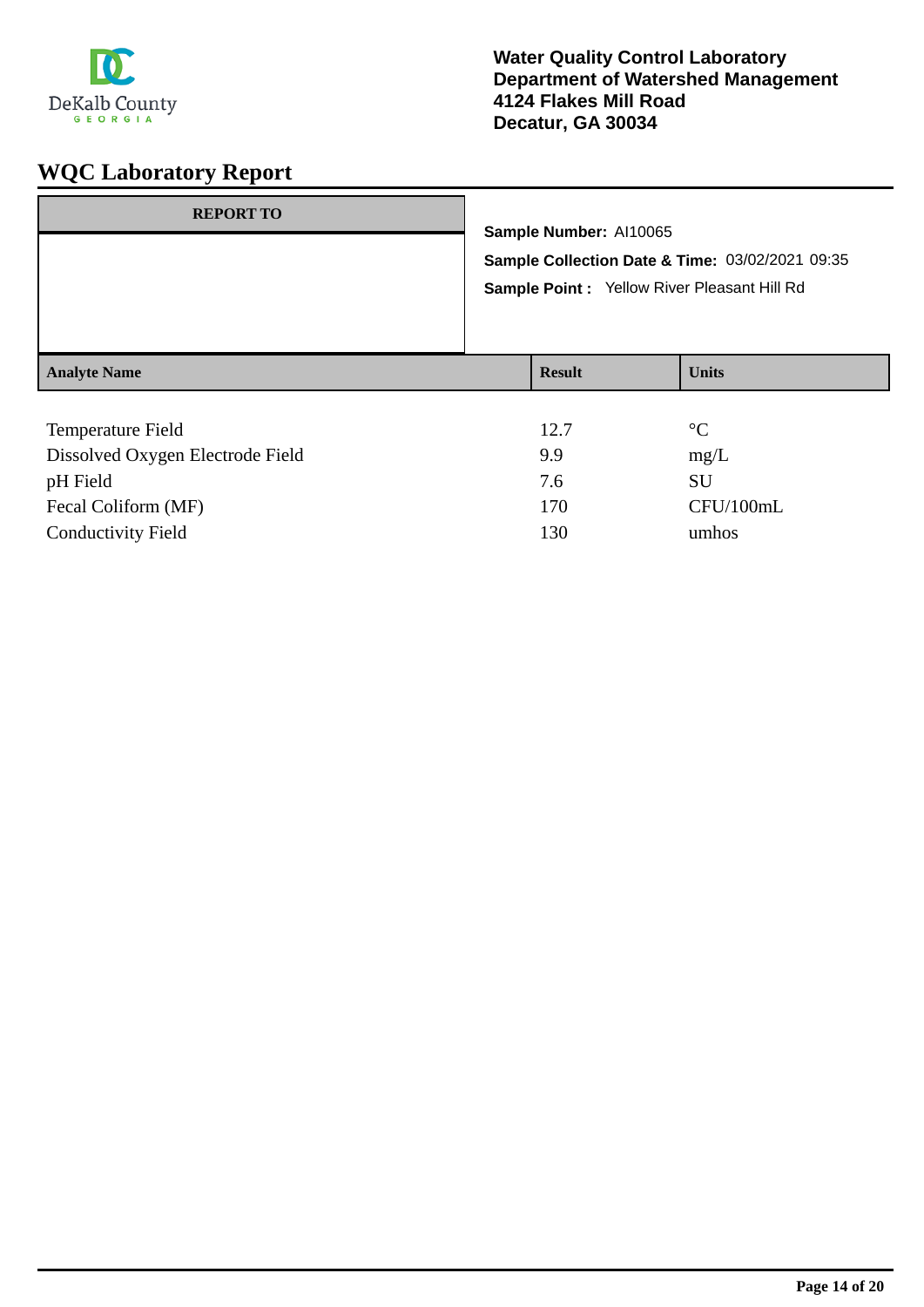

| <b>REPORT TO</b>    |                                                                           |               |              |
|---------------------|---------------------------------------------------------------------------|---------------|--------------|
|                     | Sample Number: Al10066<br>Sample Collection Date & Time: 03/02/2021 10:05 |               |              |
|                     | Sample Point : Little Stone Mountain Creek                                |               |              |
| <b>Analyte Name</b> |                                                                           | <b>Result</b> | <b>Units</b> |
| Fecal Coliform (MF) |                                                                           | 160           | CFU/100mL    |

| Tecal Comonic (IVII)             | 1 VV. | $U_{\rm UV}$ |
|----------------------------------|-------|--------------|
| <b>Conductivity Field</b>        | 122   | umhos        |
| Dissolved Oxygen Electrode Field | 10.3  | mg/L         |
| Temperature Field                | 11.2  | $\circ$ C    |
| pH Field                         | 7.3   | SU           |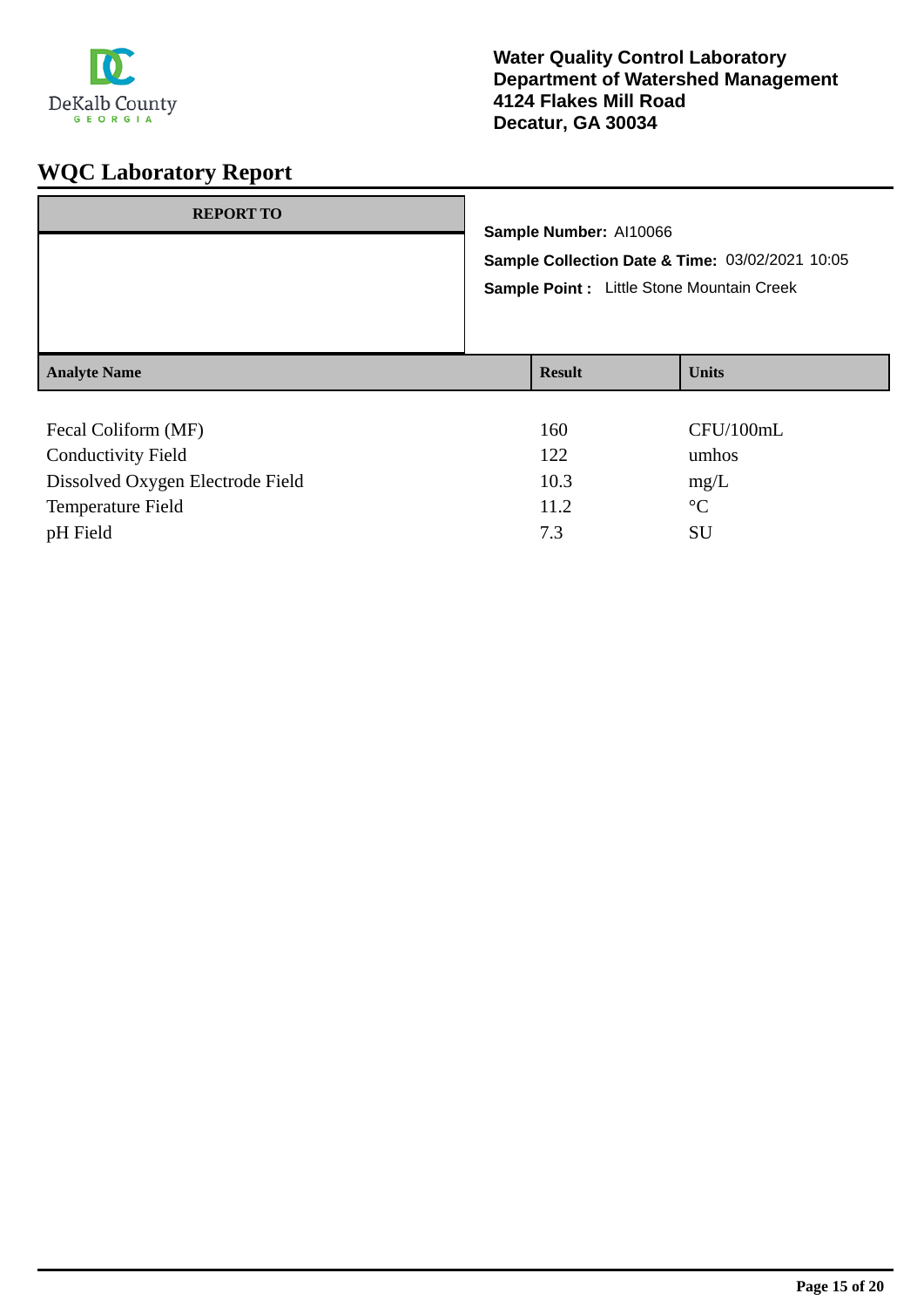

| <b>REPORT TO</b>    | Sample Number: Al10086<br>Sample Point: Ball Mill Creek: Dunwoody Club | Sample Collection Date & Time: 03/03/2021 09:43 |
|---------------------|------------------------------------------------------------------------|-------------------------------------------------|
| <b>Analyte Name</b> | <b>Result</b>                                                          | <b>Units</b>                                    |
| Temperature Field   | 9.7                                                                    | $\rm ^{\circ}C$                                 |

| 10.0 | mg/L      |
|------|-----------|
|      | SU        |
| 450  | CFU/100mL |
|      |           |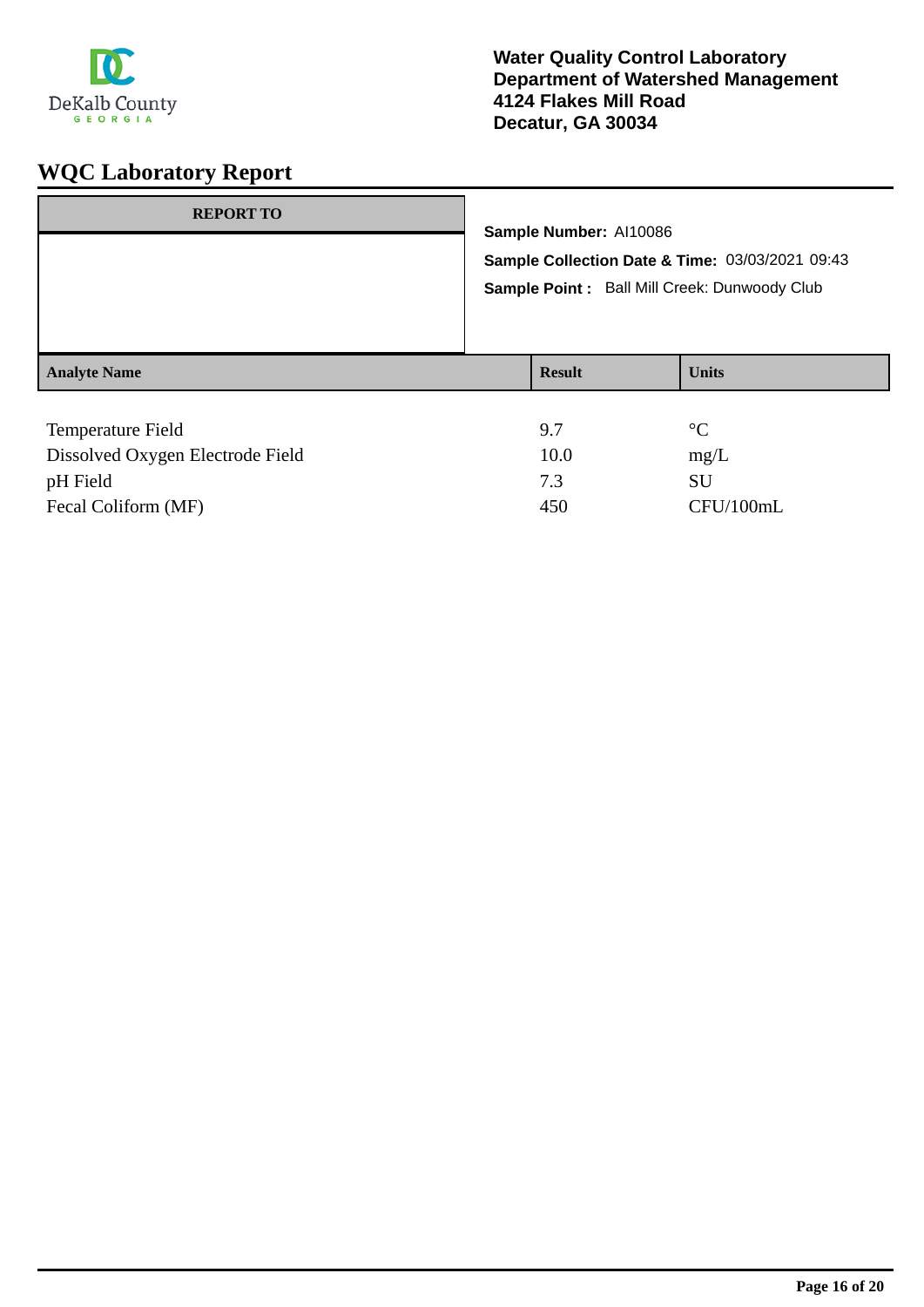

| <b>REPORT TO</b>    | Sample Number: Al10087<br>Sample Point: Bubbling Creek: Harts Mill Rd | Sample Collection Date & Time: 03/03/2021 09:21 |
|---------------------|-----------------------------------------------------------------------|-------------------------------------------------|
| <b>Analyte Name</b> | <b>Result</b>                                                         | <b>Units</b>                                    |
| Temperature Field   | 9.6                                                                   | $\rm ^{\circ}C$                                 |

| Dissolved Oxygen Electrode Field | 10.8 | mg/L      |
|----------------------------------|------|-----------|
| pH Field                         |      | SU        |
| Fecal Coliform (MF)              | 3500 | CFU/100mL |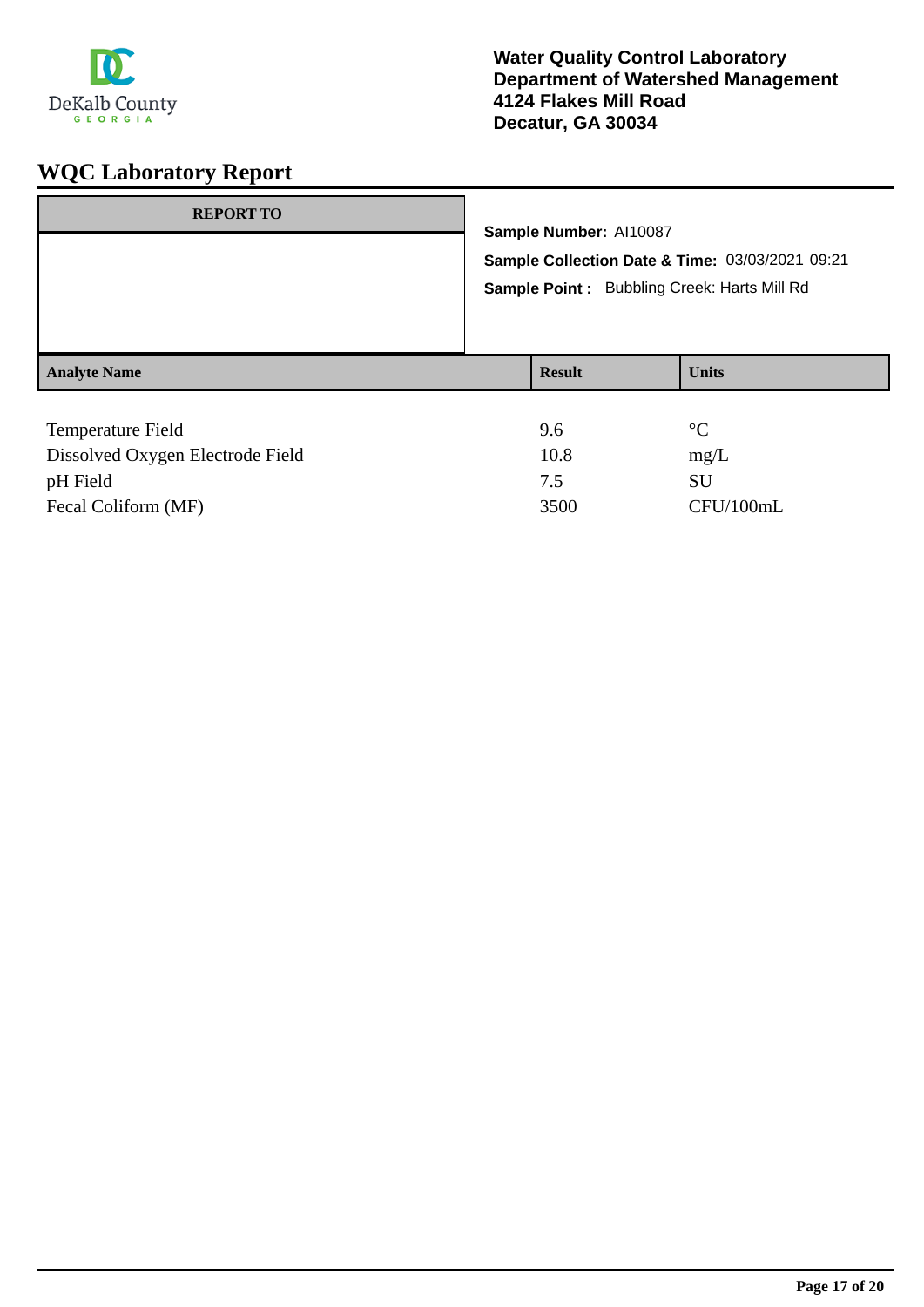

| <b>REPORT TO</b>                 | Sample Number: Al10088<br>Sample Collection Date & Time: 03/03/2021 08:38<br>Sample Point: Burnt Fork Creek: N D Hill Rd. |               |              |
|----------------------------------|---------------------------------------------------------------------------------------------------------------------------|---------------|--------------|
| <b>Analyte Name</b>              |                                                                                                                           | <b>Result</b> | <b>Units</b> |
| Dissolved Oxygen Electrode Field |                                                                                                                           | 10.6          | mg/L         |

| pH Field                 |     |           |
|--------------------------|-----|-----------|
| <b>Temperature Field</b> |     | $\circ$   |
| Fecal Coliform (MF)      | 900 | CFU/100mL |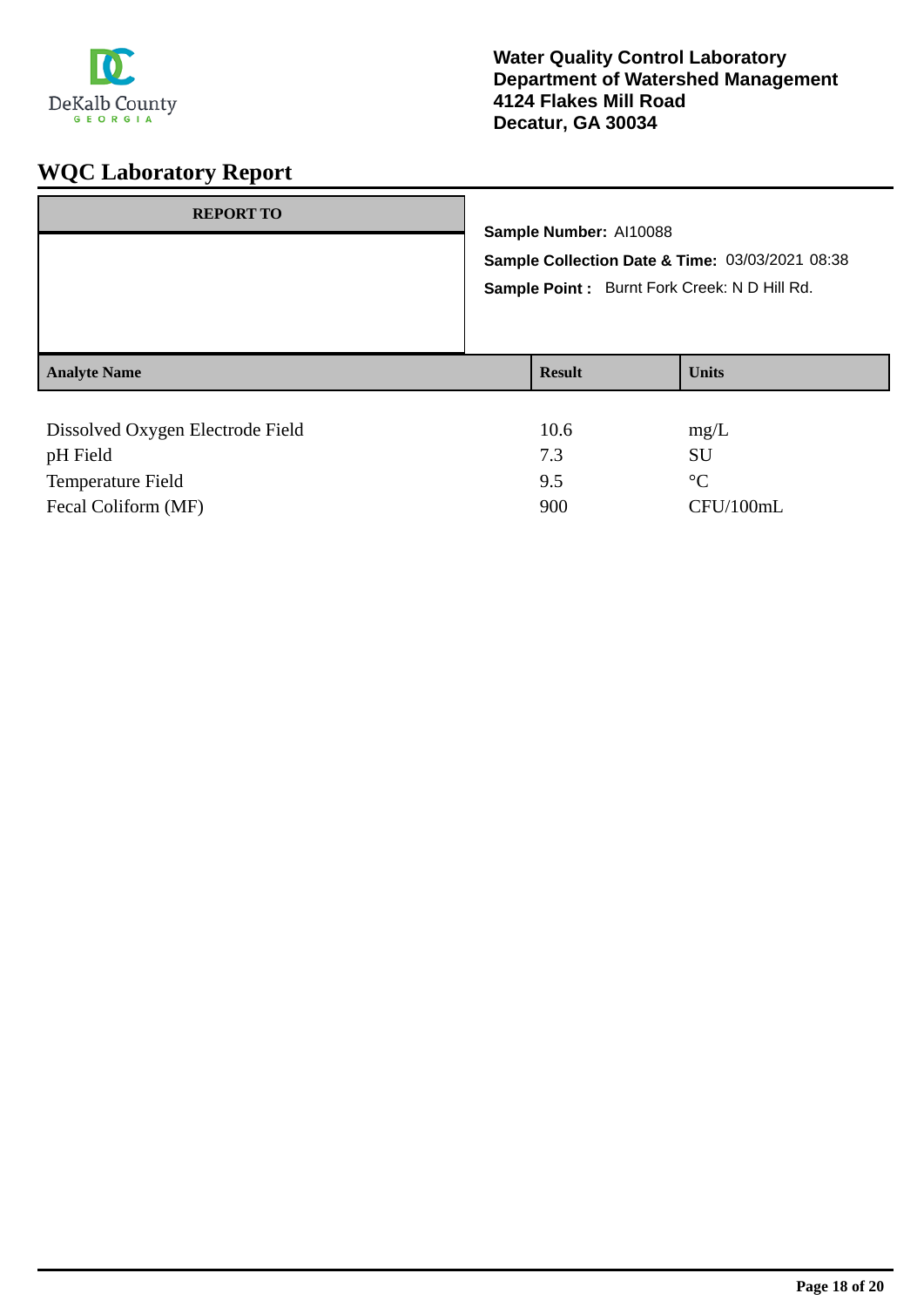

| <b>REPORT TO</b>                 |                                                                           |                                                          |                 |  |
|----------------------------------|---------------------------------------------------------------------------|----------------------------------------------------------|-----------------|--|
|                                  | Sample Number: Al10112<br>Sample Collection Date & Time: 03/04/2021 10:20 |                                                          |                 |  |
|                                  |                                                                           |                                                          |                 |  |
|                                  |                                                                           | <b>Sample Point:</b> Fecal monitoring site at 291 Durand |                 |  |
| <b>Analyte Name</b>              | <b>Result</b>                                                             |                                                          | <b>Units</b>    |  |
|                                  |                                                                           |                                                          |                 |  |
| Temperature Field                | 11.0                                                                      |                                                          | $\rm ^{\circ}C$ |  |
| pH Field                         | 7.3                                                                       |                                                          | <b>SU</b>       |  |
| <b>Conductivity Field</b>        | 146                                                                       |                                                          | umhos           |  |
| Fecal Coliform (MF)              | 100                                                                       |                                                          | CFU/100mL       |  |
| Dissolved Oxygen Electrode Field | 10.0                                                                      |                                                          | mg/L            |  |

Turbidity - Field  $4.7$  NTU